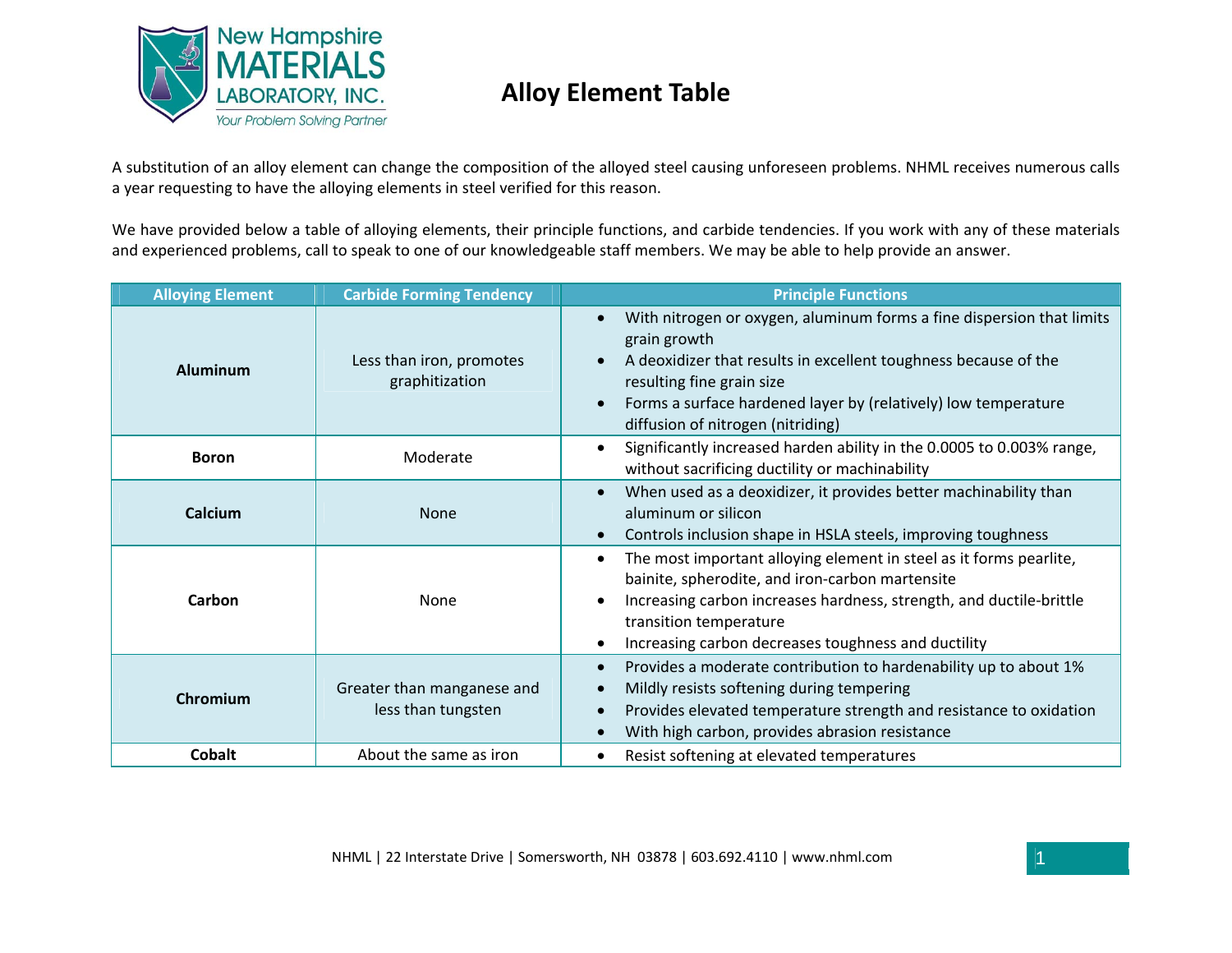

| Copper           | <b>None</b>                                                 | Improves resistance to atmospheric corrosion in the 0.20 - 0.50%<br>range<br>Decreases the ability to hot work steels due to migration to grain<br>boundaries                                                                                                                                                                                                                                                                                                                                             |
|------------------|-------------------------------------------------------------|-----------------------------------------------------------------------------------------------------------------------------------------------------------------------------------------------------------------------------------------------------------------------------------------------------------------------------------------------------------------------------------------------------------------------------------------------------------------------------------------------------------|
| Lead             | None                                                        | Does not dissolve in steel and improves machinability<br>$\bullet$<br>Can cause liquid metal embrittlement at temperatures near its<br>melting point                                                                                                                                                                                                                                                                                                                                                      |
| <b>Manganese</b> | Greater than iron, less than<br>chromium                    | Provides a moderate contribution to hardenability up to about 2%<br>$\bullet$<br>Promotes retained austenite on quenching<br>$\bullet$<br>Forms sulfides for improved machinability<br>$\bullet$<br>Produces a high carbon austenitic steel<br>Produces a Cr-Ni-Mn austenitic steel (200 series stainless) that<br>competes with the 300 series stainless steels<br>Increases strength and reduces ductility in ferritic steels<br>$\bullet$<br>Is a deoxidizer and promotes hot workability<br>$\bullet$ |
| Molybdenum       | Strong carbide former, greater<br>than chromium or tungsten | Contributes greatly to hardenability up to about 1%<br>$\bullet$<br>Contributes deep hardening<br>Increases elevated temperature strength and creep resistance<br>Improves corrosion resistance in stainless steels, particularly in<br>chloride environments<br>Minimizes the tendency toward temper embrittlement in alloy steels<br>٠<br>in the 0.15 to 0.30% range                                                                                                                                    |
| <b>Nickel</b>    | Less than iron, promotes<br>graphitization                  | Provides a moderate contribution to hardenability<br>$\bullet$<br>Tends to promote retained austenite with medium and high carbon<br>$\bullet$<br>contents<br>Strengthens unhardened steels by solid solution<br>Makes high chromium steels austenitic<br>Provides toughness in ferritic-pearlitic steels                                                                                                                                                                                                 |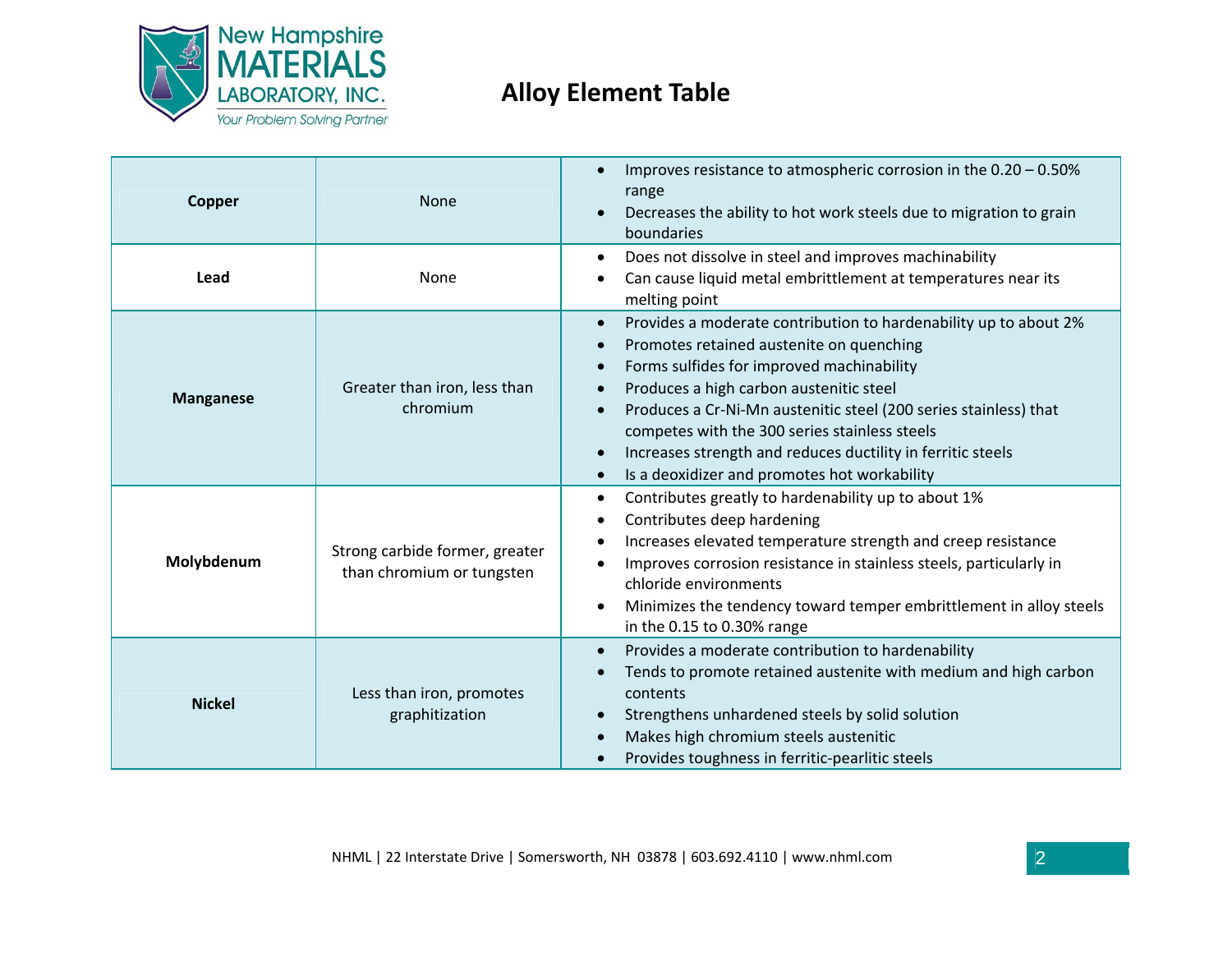

| <b>Niobium</b> | Strong                        | Produces fine grain size<br>Increases elevated temperature strength<br>As a strong carbide former it can decrease the hardenability of steel<br>by removing carbon from solution                                                                                                                                                                                              |
|----------------|-------------------------------|-------------------------------------------------------------------------------------------------------------------------------------------------------------------------------------------------------------------------------------------------------------------------------------------------------------------------------------------------------------------------------|
| Phosphorus     | <b>None</b>                   | Provides a high contribution to hardenability<br>$\bullet$<br>Promotes retained austenite<br>Strengthens carbon steels but severely reduces toughness and<br>ductility<br>Improves corrosion resistance<br>Improves machinability is high sulfur steels<br>Decreases ductility with medium and high carbon steels<br>Contributes to temper embrittlement                      |
| <b>Silicon</b> | None, promotes graphitization | Provides a moderate increase in hardenability<br>Hardens ferrite, more than manganese but less than phosphorus, up<br>to about 1%<br>Increases the strength of quenches and tempered steels<br>Provides some oxidation resistance at elevated temperatures<br>Is a general purposes deoxidizer, at about 0.05% in rimmed steels and<br>$0.15 - 0.30\%$ in fully killed steels |
| <b>Sulfur</b>  | <b>None</b>                   | Normally present as manganese sulfide stringers sulfur<br>Decreases transvers strength and ductility but has little effect on<br>longitudinal properties<br>Decreases weldability<br>Enhances machinability                                                                                                                                                                   |